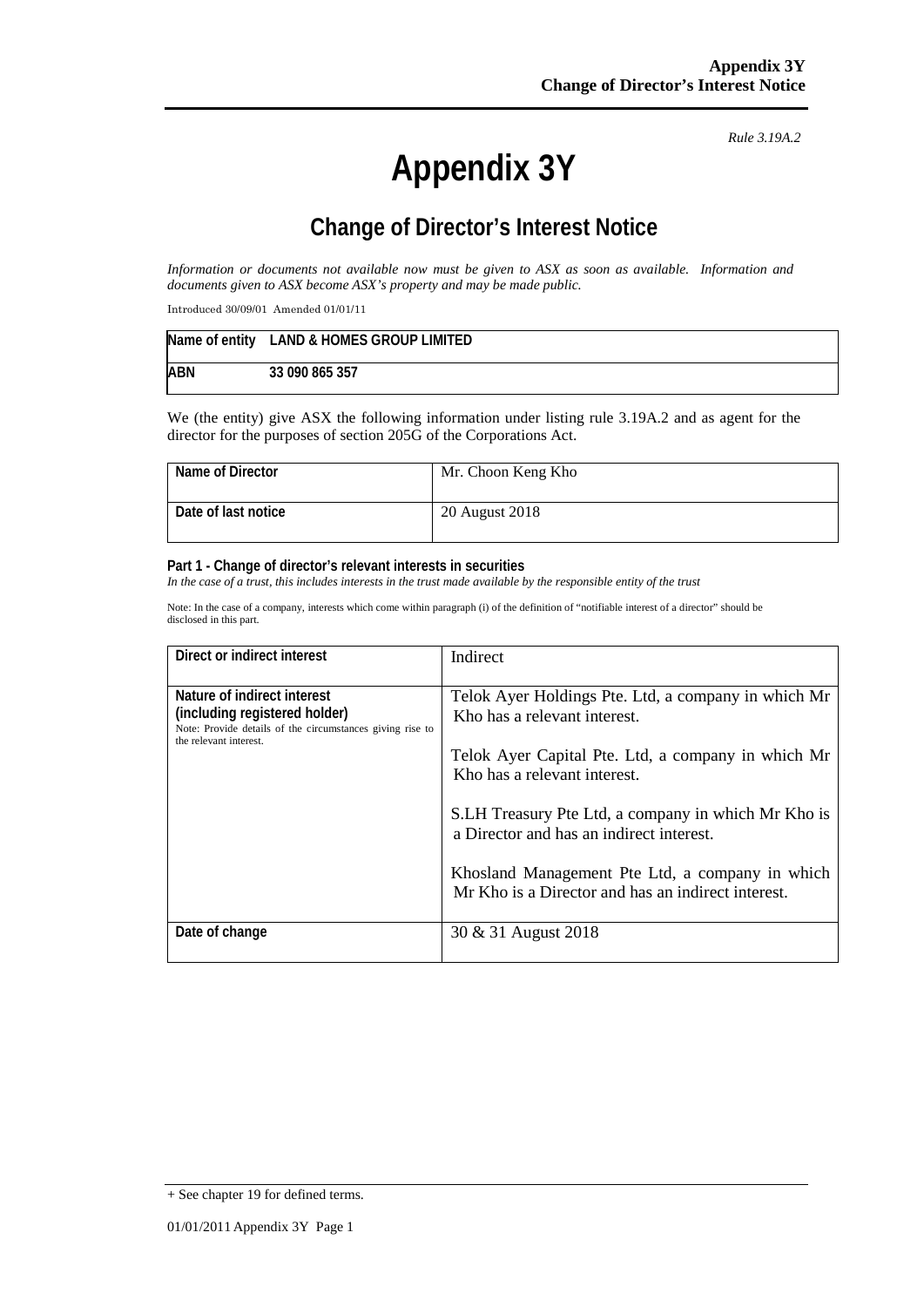| No. of securities held prior to change                                                      | Telok Ayer Holdings Pte. Ltd                         |  |
|---------------------------------------------------------------------------------------------|------------------------------------------------------|--|
|                                                                                             | 453,000,000 Ordinary Shares                          |  |
|                                                                                             | 164,727,274 Options Expire 12 August 2021 Ex \$0.20  |  |
|                                                                                             |                                                      |  |
|                                                                                             | Telok Ayer Capital Pte. Ltd                          |  |
|                                                                                             | 50,159,092 Ordinary Shares                           |  |
|                                                                                             | 17,090,910 Options Expire 12 August 2021 Ex \$0.20   |  |
|                                                                                             |                                                      |  |
|                                                                                             | S.LH Treasury Pte Ltd                                |  |
|                                                                                             | 74,978,234 Class A Notes                             |  |
|                                                                                             | 18,325,000 Class B Notes                             |  |
|                                                                                             |                                                      |  |
|                                                                                             | Khosland Management Pte Ltd                          |  |
|                                                                                             | 32,551,445 Class A Notes                             |  |
|                                                                                             |                                                      |  |
| Class                                                                                       | <b>Class A Convertible Notes</b>                     |  |
|                                                                                             |                                                      |  |
|                                                                                             |                                                      |  |
| Number acquired                                                                             | 74,978,234 acquired by transfer of existing notes    |  |
|                                                                                             | 9,000,000 acquired by subscription for new notes     |  |
|                                                                                             |                                                      |  |
|                                                                                             |                                                      |  |
| Number disposed                                                                             | 74,978,234 disposed of by transfer of existing notes |  |
|                                                                                             | from S.LH Treasury Pte Ltd to Khosland Management    |  |
|                                                                                             | Per Ltd                                              |  |
| Value/Consideration                                                                         | Notes transferred at \$0.02                          |  |
| Note: If consideration is non-cash, provide details and<br>estimated valuation              | Notes subscribed for at \$0.02                       |  |
|                                                                                             |                                                      |  |
| No. of securities held after change                                                         | Telok Ayer Holdings Pte. Ltd                         |  |
|                                                                                             | 453,000,000 Ordinary Shares                          |  |
|                                                                                             | 164,727,274 Options Expire 12 August 2021 Ex \$0.20  |  |
|                                                                                             | Telok Ayer Capital Pte. Ltd                          |  |
|                                                                                             | 50,229,092 Ordinary Shares                           |  |
|                                                                                             | 17,090,910 Options Expire 12 August 2021 Ex \$0.20   |  |
|                                                                                             |                                                      |  |
|                                                                                             | S.LH Treasury Pte Ltd                                |  |
|                                                                                             | 18,325,000 Class B Notes                             |  |
|                                                                                             |                                                      |  |
|                                                                                             | Khosland Management Pte Ltd                          |  |
|                                                                                             | 116,529,679 Class A Notes                            |  |
|                                                                                             |                                                      |  |
| Nature of change                                                                            | Off-Market transfer of Class A Notes from S.LH       |  |
| Example: on-market trade, off-market trade, exercise of                                     | Treasury Pte Ltd to Khosland Management Pte Ltd      |  |
| options, issue of securities under dividend reinvestment<br>plan, participation in buy-back | and                                                  |  |
|                                                                                             | Subscription for New Class A Notes in the amount of  |  |
|                                                                                             |                                                      |  |

## **Part 2 – Change of director's interests in contracts**

Note: In the case of a company, interests which come within paragraph (ii) of the definition of "notifiable interest of a director" should be disclosed in this part.

<sup>+</sup> See chapter 19 for defined terms.